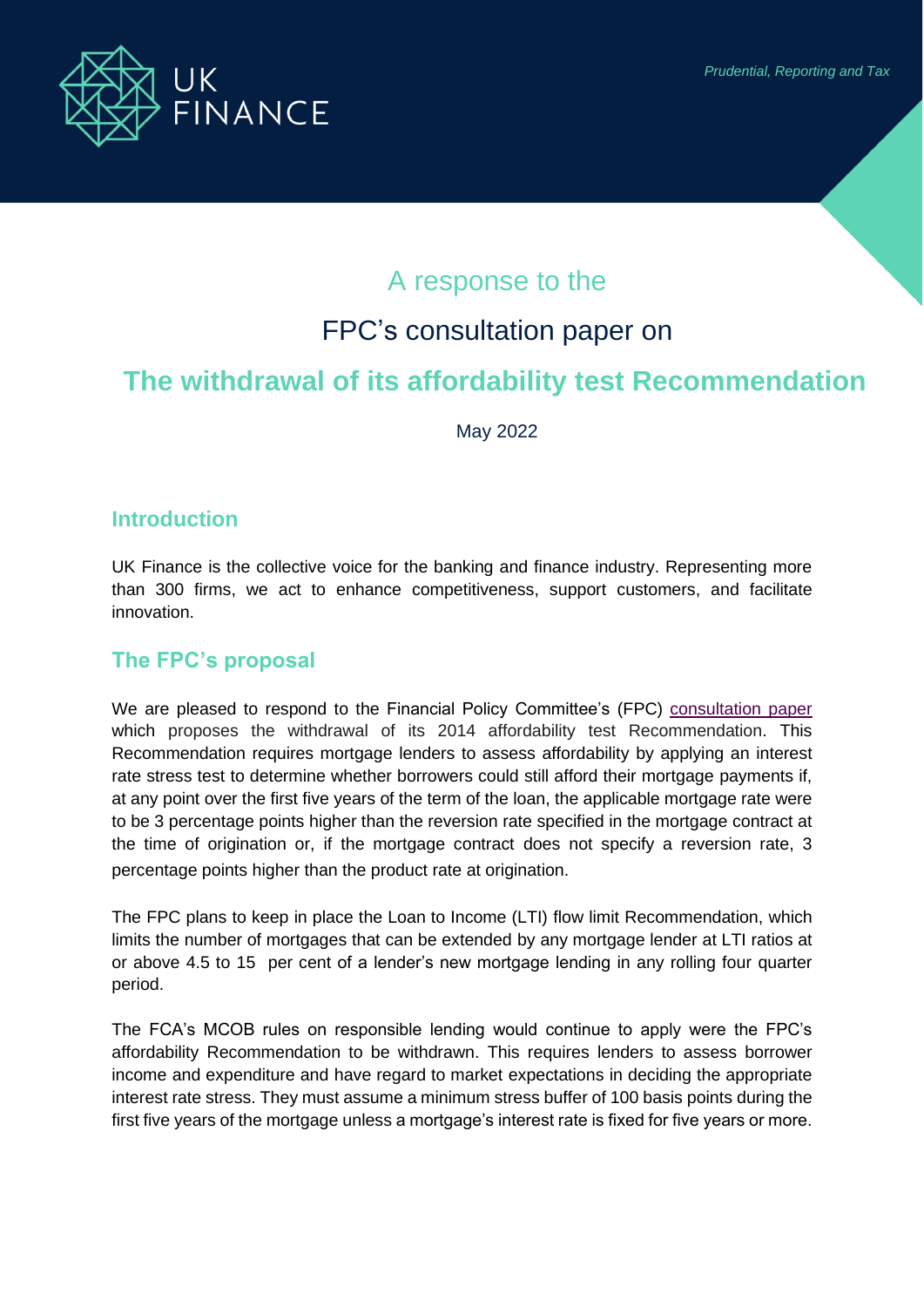## **Key messages**

#### *Support for the removal of the FPC's affordability test*

The majority of our members support the FPC's proposals to withdraw its affordability Recommendation, whilst maintaining the LTI Recommendation but recognise that there could be some risks associated with its removal during a period of high inflation. However a few disagree with its removal, believing that the deteriorating economic environment means it would not be appropriate to remove the Recommendation now.

The less customer centric, more structural LTI test is, in our opinion, the appropriate test for the more macroprudential focus of the FPC, as it plays a more important role in limiting aggregate household over-indebtedness. Over-indebtedness carries with it the risk of economic downturn should borrowers curb their spending in order to ensure their mortgage payments remain current. It also acts as dampener on individual mortgage lenders' risk appetite by capping their exposure to more highly leveraged customers, potentially preserving their financial resilience in an economic downturn.

Members recognise the importance of the affordability test of an individual's ability to service their mortgage obligations regardless of changes in underlying interest rates or in their personal circumstances. The Recommendation has worked well for customers and the market during relatively benign conditions. With the prospect of increasing living costs and interest rates beginning to rise, the continuation of appropriate minimum thresholds in affordability, of the type prescribed in MCOB rules, in conjunction with the LTI 'flow limit' remains important.

#### *Timing of removal of affordability Recommendation*

In the event that the FPC decides to withdraw its affordability Recommendation, we understand it would expect to do so within 12 months of making the decision.

Most members would wish the test to be withdrawn straight away upon the FPC deciding to do so, albeit they would need a three-month lead time to operationalise the change. Other members believe that the geopolitical and inflationary environment could lead to a deterioration in the currently relatively benign credit conditions over the coming months. So they see merit in retaining the affordability Recommendation in the immediate short term by delaying a decision until the challenges the economy is currently experiencing have crystallised or subsided.

#### *More borrowers will be able to access the mortgage market*

Overall, when taking into account the current economic environment of rising uncertainty and inflation, we do not believe that the removal of the affordability Recommendation would have a significant impact on improving access to the mortgage market. In a more settled market, we do agree with the FPC's own analysis that removal of the affordability Recommendation could help some customers, particularly first-time borrowers and those re-mortgagers with currently marginal affordability assessments, to access mortgage funding, or reduce their existing term. As these customer groups may be less able to withstand future stresses in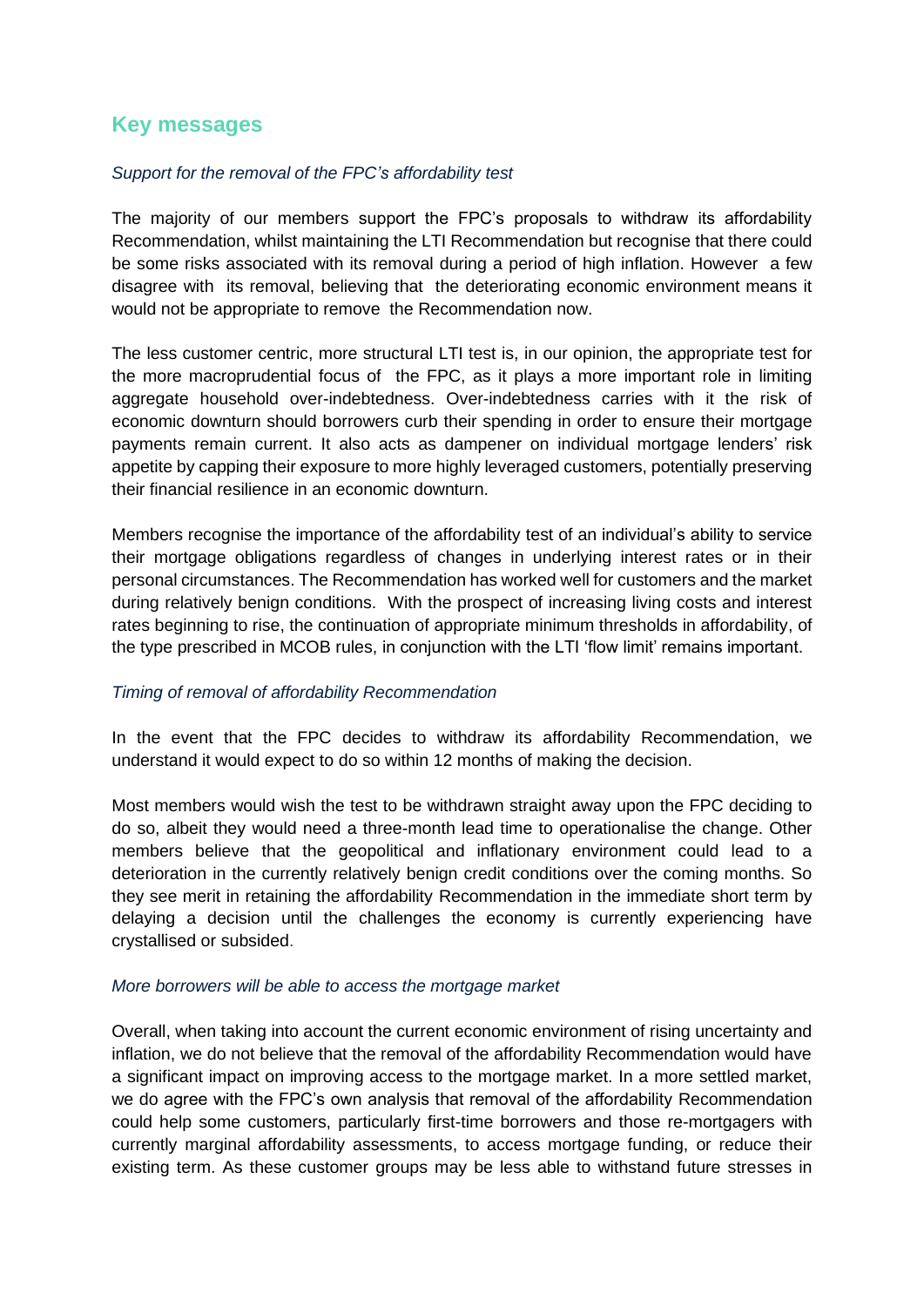household finances as interest rates and living costs increase, it is important that mortgage lenders continue to apply prudent affordability minima and other controls to limit potential downside impacts. Members believe that in the round removal would not have a significant impact on the mortgage market.

In a generally rising interest rate environment, mortgage lender's often increase their standard variable rate (SVR) and reversionary rates, depending on their funding models and relative access to retail or wholesale funding, with the result being that some customers may be excluded from the market. Therefore the removal of the prescriptive Recommendation could allow more customers to access mortgage funding. However, the greater impediment to first time buyers' mortgage borrowing capacity is the ability to provide the necessary deposit. This hurdle will remain.

### *Affordability tests will continue to be undertaken*

Members remain committed to moderating potential customers' borrowing ambitions to ensure that they do not suffer the personal and financial detriment that over-extension can bring. While the FPC's 3per cent over-the-reversionary-rate achieves this, our members believe this blanket approach to be less effective than the FCA's rules on responsible lending, the continuation of which we support. We see the MCOB 100-basis point test as a minimum rate rise test but expect lenders to set a rate increase stress based on market expectations to ensure an appropriate rate stress is factored into the wider affordability assessment of the customer. This stress rate will be based on their risk appetite in relation to individual borrower cohorts and product lines, as well as assumptions about current and future market conditions and their consequent impact on the lender's funding costs. This approach will allow mortgage lenders to exercise a more tailored approach regarding the appropriate affordability stress and will potentially increase competition, to the benefit of borrowers.

However some members have expressed concern that the withdrawal of the affordability recommendation will lead to a (long-distance) 'race to the bottom' (within MCOB rules) in terms of stress rates. There could be a gradual reduction in the average stress rate over time (subject to a constant base rate) applied for residential mortgage affordability assessments as some mortgage lenders will move towards considering market implied base rate rise expectations (noting that the current stress rate is above market expectations) as lenders come under pressure to compete in a low margin environment.

### *Transparency in the broker community?*

Some of our members have suggested that removing the 3 per cent interest rate rise affordability test could make it more difficult for mortgage advisers and brokers to assess mortgage lenders' appetite to lend, reducing market transparency. Other members believe that removing the FPC's affordability test would allow mortgage lenders to take a more refined approach that would customise affordability tests, making them more relevant to different products in their range, customer cohorts and funding models. Differences exist today between lenders, so it is reasonable to expect that mortgage brokers would adapt to a more nuanced approach from individual mortgage providers which should support market innovation and customer choice.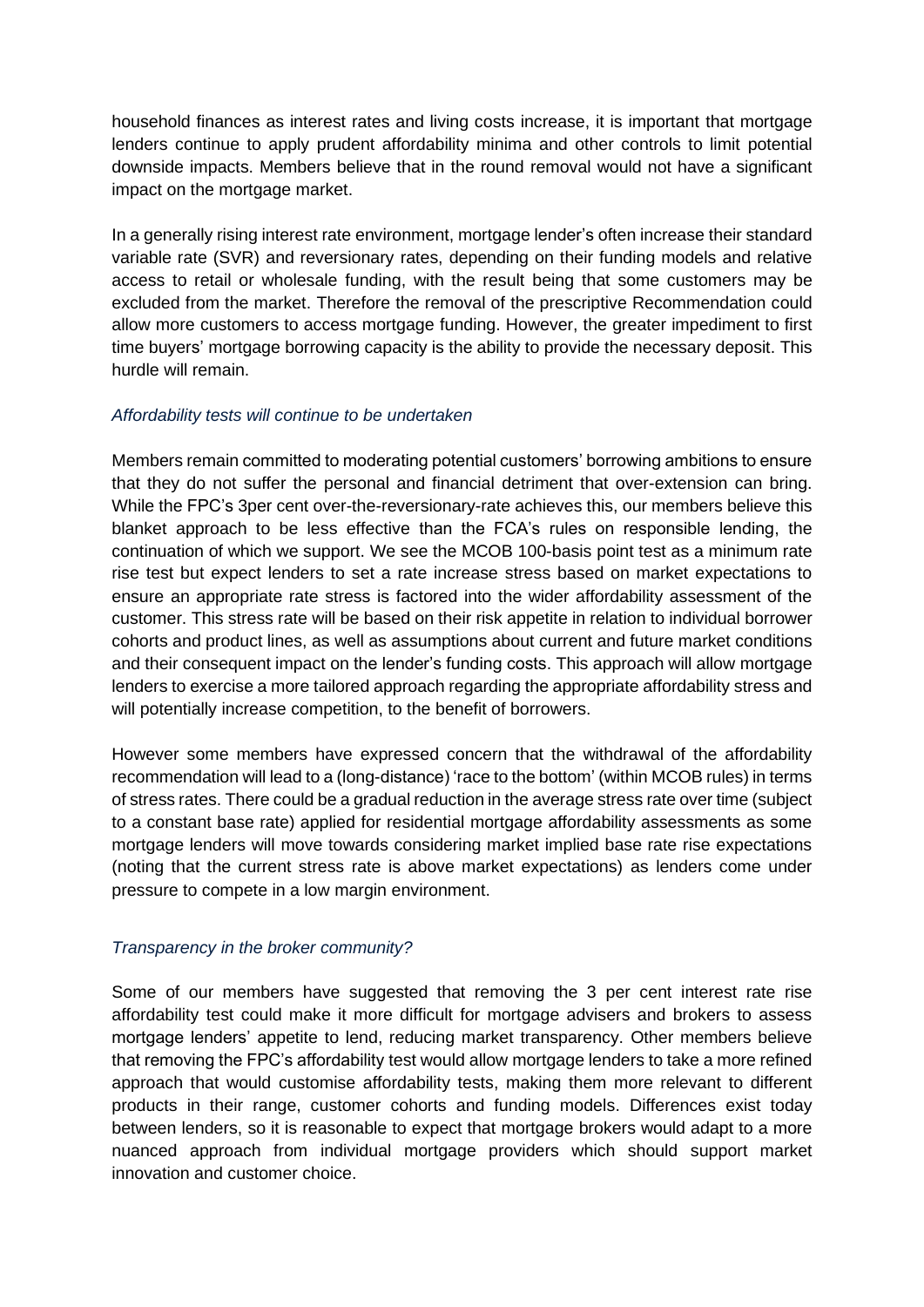#### *Increasing inconsistency?*

Currently different firms approach affordability testing in different ways, for instance in relation to the recognition of overtime earnings in a borrower's income, or deployment of different reversionary rates depending on the type of borrower.

There is a view that the removal of the 3 percent stress test may result in greater inconsistency as different lenders adopt different approaches to affordability stress testing. This may arise as a result of different lenders' approaches to the frequency of applying interest rate changes to their products or the degree to which alternative forecasts are used instead of or in addition to forward sterling interest rate curves.

However the majority of members believe that the benefits of moving to a more personalised approach will outweigh this potential dissonance.

### *Stability of affordability testing*

Stability of regulatory and supervisory expectations is an important foundation on which our members build their mortgage product offerings, while making sound and affordable customer decisions.

We note that the FCA's recent 'Dear CEO' [letter](https://www.fca.org.uk/publication/correspondence/portfolio-letter-fca-strategy-retail-mortgage-lenders-portfolio.pdf) to retail mortgage lenders set clear expectations about firms' affordability testing which we fully support. While recognising that the FCA's approach to affordability is a matter for its own Board, not the FPC's, and that the FCA will wish to continue to regulate fair customer outcomes we would be disappointed if, were the FPC's Recommendation to be withdrawn, the FCA subsequently required firms to assume that interest rates will rise by more than a 100 basis points during the first five years of the mortgage.

We recommend that, if the FPC decides to withdraw its affordability Recommendation, in the announcement notifying the market of its decision it should it make explicit reference to the existing requirements contained in MCOB sections 11.6.19 (R) to 11.1.19(G) in relation to the need to stress test against published market expectations of future interest rates.

UK Finance and our members would be delighted to discuss the contents of this brief response to the FPC's consultation if appropriate. In the attached appendix we note observations from members in relation to the FPC's specific questions, although we should emphasise this is not based on rigorous industry-wide analysis

#### *Responsible Executive*

- $\boxtimes$  simon.hills@ukfinance.org.uk
- $\bullet$  +44 (0) [7921 498183](tel:+44%207590%20711199)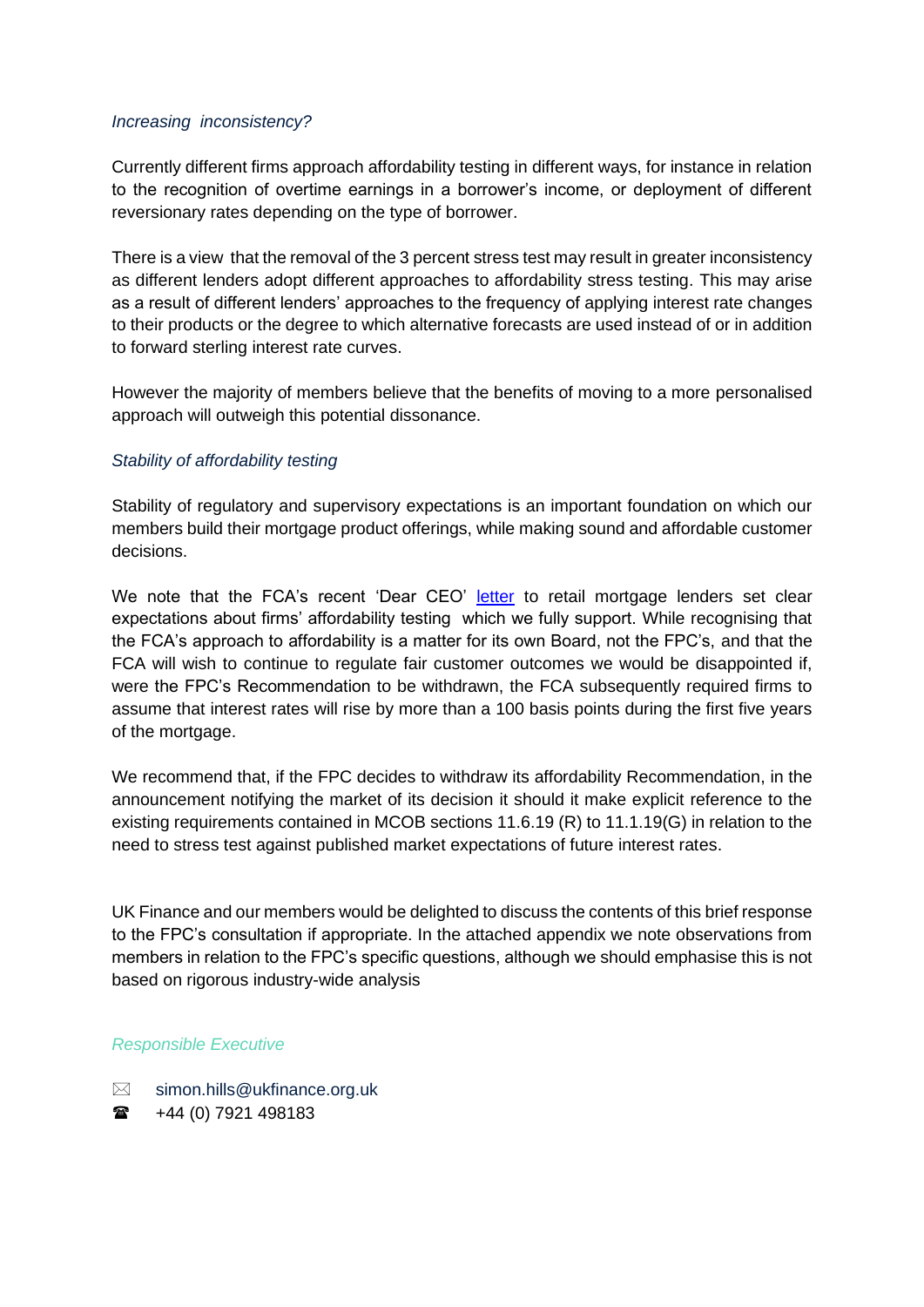## **Appendix - observations on the withdrawal of the affordability Recommendation on the housing and mortgage markets**

### **The housing market**

The housing market is currently buoyant and has weathered the withdrawal of Covid-related stamp duty relief remarkably well, with mortgage approvals and transactions rising above 2019 levels in December and January. However given the rising interest rate environment, we expect a gradual slowing of activity and therefore price growth over the coming months. This is already starting to be manifested. In the current environment we expect the proposed change to have very little impact on the housing market. We believe that removal could be more impactful if inflation and interest rates remain higher for longer than currently anticipated, as it would allow lenders to take a more tailored view of borrowers' servicing capacity.

Cost of living and interest rate increases aside, the proposed changes may benefit some potential buyers and segments of the housing market. A segment which may particularly benefit are those who are renting, who can demonstrate an ability to pay high levels of rent but are currently unable to borrow the required amount. But a more important factor remains the ability to provide a suitable deposit.

A switch from renting to owning could depress Buy-to-Let property prices, although we do not expect any such impact to be significant.

As the FPC flags, any increased access to borrowing has the potential to be reflected in higher housing prices, particularly if action is not taken to temper demand elsewhere in the market.

### **The response of lenders and the mortgage market**

The proposed removal of the affordability Recommendation is expected to have little impact on mortgage lenders' strategic approach to the mortgage market as a whole or any significant segments of it. Aside from the 3 per cent stress, mortgage lenders employ other internal risk management procedures which would moderate the impact of the change, including risk appetite, and loan to income caps applied at the individual level. Given the increasing levels of economic uncertainty we would not expect to see any immediate changes in mortgage lenders' lending strategy. However, the proposed change would allow them to apply stress rates more forensically than the broad, one-size-fits-all approach currently used.

A possible market response could be that mortgage lenders compete on stress rates and affordability. This could drive further, possibly unsustainable, house price inflation, as lenders increase maximum borrowing amounts, in a supply constrained market. If stress rates do fall with the result that maximum borrowing increases, there may be more concentration of lending just below the 4.5x threshold.

### **The ability of groups with protected characteristics to borrow**

We believe the proposed change will have no impact on the ability of those with protected characteristics to access the mortgage market. Some lenders have analysed the impacts of